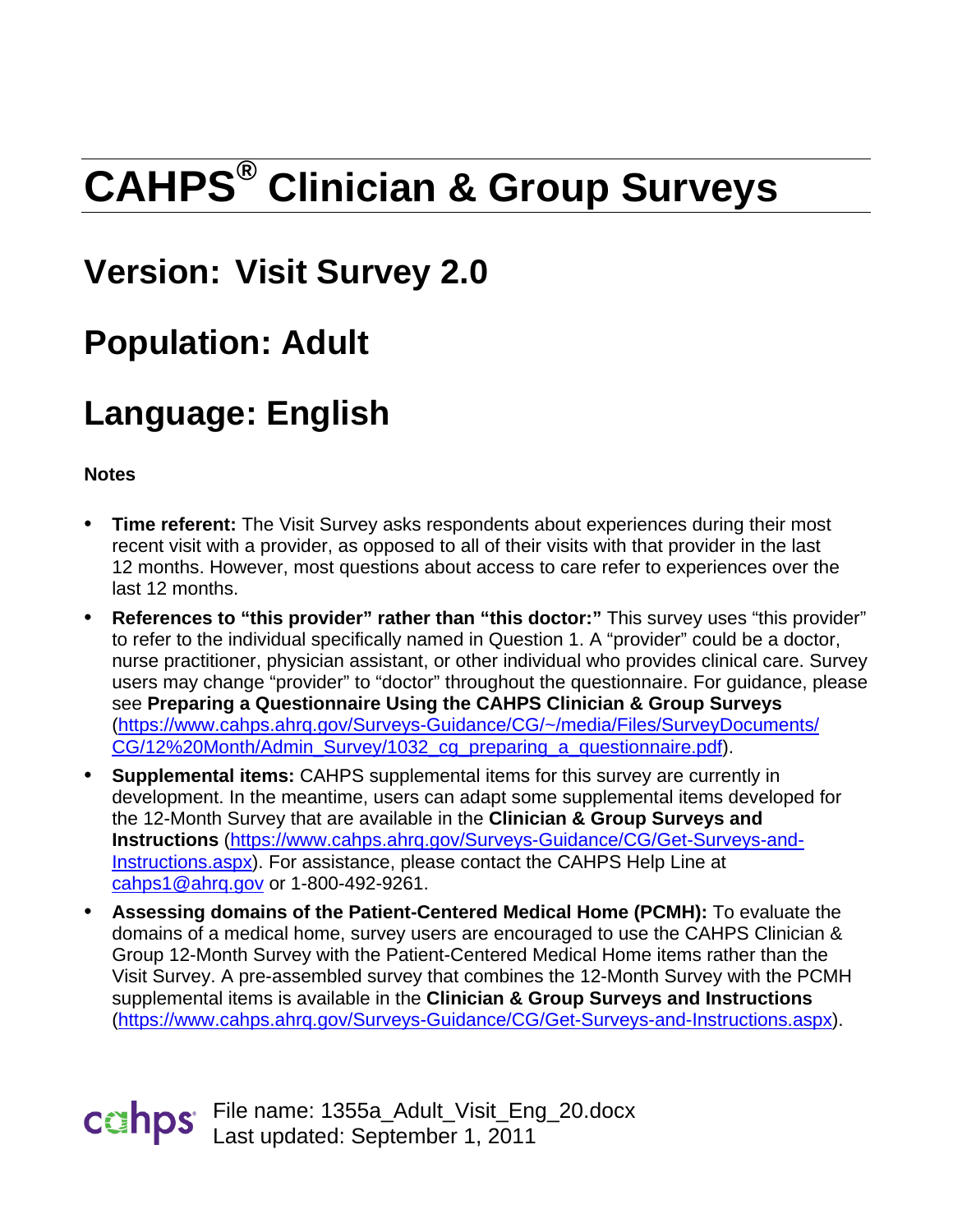# **Instructions for Front Cover**

- Replace the cover of this document with your own front cover. Include a user-friendly title and your own logo.
- Include this text regarding the confidentiality of survey responses:

**Your Privacy is Protected.** All information that would let someone identify you or your family will be kept private. {VENDOR NAME} will not share your personal information with anyone without your OK. Your responses to this survey are also completely **confidential**. You may notice a number on the cover of the survey. This number is used **only** to let us know if you returned your survey so we don't have to send you reminders.

**Your Participation is Voluntary.** You may choose to answer this survey or not. If you choose not to, this will not affect the health care you get.

**What To Do When You're Done.** Once you complete the survey, place it in the envelope that was provided, seal the envelope, and return the envelope to [INSERT VENDOR ADDRESS].

If you want to know more about this study, please call XXX-XXX-XXXX.

# **Instructions for Format of Questionnaire**

Proper formatting of a questionnaire improves response rates, the ease of completion, and the accuracy of responses. The CAHPS team's recommendations include the following:

- If feasible, insert blank pages as needed so that the survey instructions (see next page) and the first page of questions start on the right-hand side of the questionnaire booklet.
- Maximize readability by using two columns, serif fonts for the questions, and ample white space.
- Number the pages of your document, but remove the headers and footers inserted to help sponsors and vendors distinguish among questionnaire versions.

Additional guidance is available in **Preparing a Questionnaire Using the CAHPS Clinician & Group Surveys** [\(https://www.cahps.ahrq.gov/Surveys-Guidance/](https://www.cahps.ahrq.gov/Surveys-Guidance/CG/~/media/Files/SurveyDocuments/CG/12%20Month/Admin_Survey/1032_cg_preparing_a_questionnaire.pdf) CG/~/media/Files/SurveyDocuments/CG/12%20Month/Admin\_Survey/1032\_cg\_preparing\_a [questionnaire.pdf\)](https://www.cahps.ahrq.gov/Surveys-Guidance/CG/~/media/Files/SurveyDocuments/CG/12%20Month/Admin_Survey/1032_cg_preparing_a_questionnaire.pdf).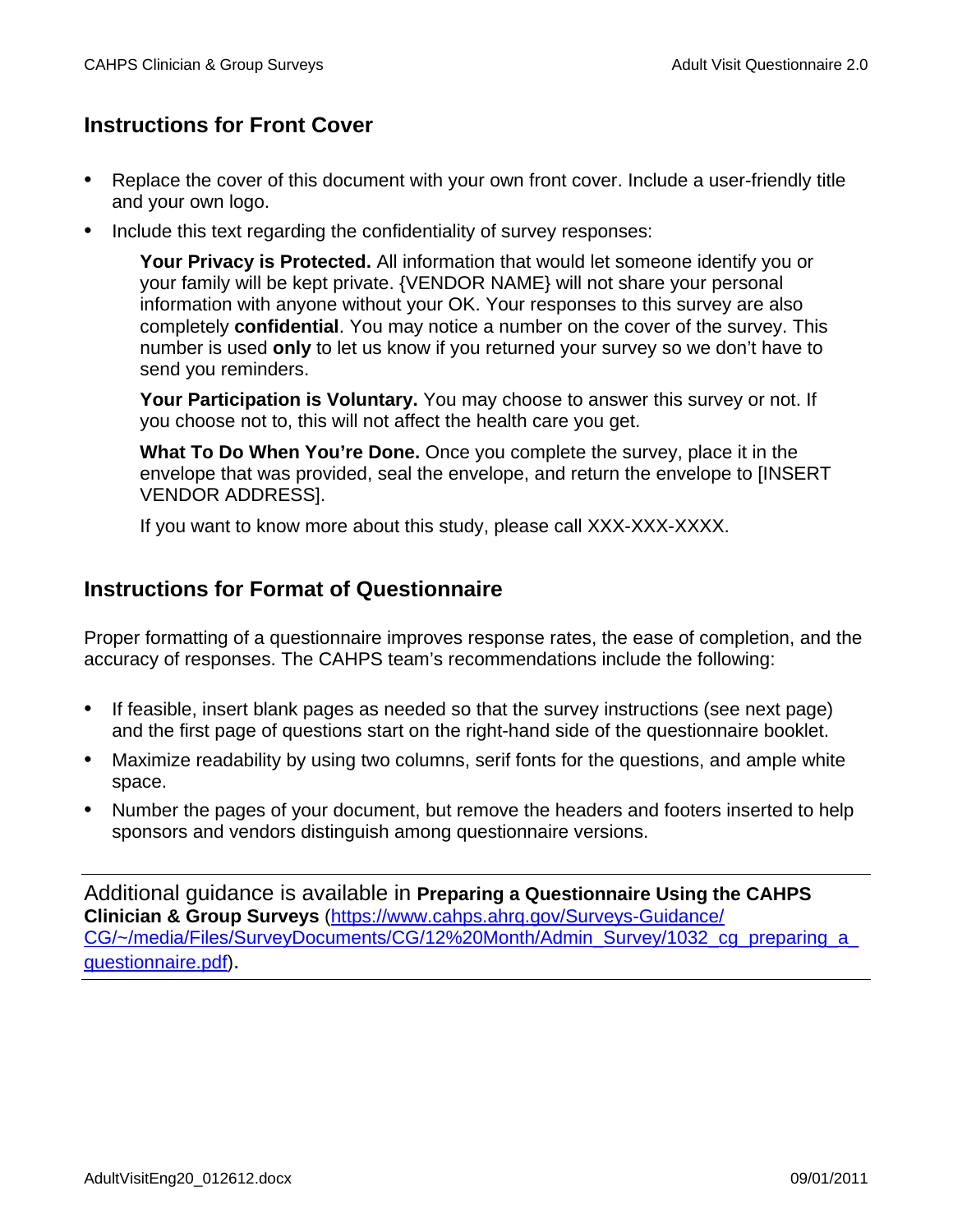# **Survey Instructions**

Answer each question by marking the box to the left of your answer.

You are sometimes told to skip over some questions in this survey. When this happens you will see an arrow with a note that tells you what question to answer next, like this:

|           | $\boxtimes$ Yes $\rightarrow$ If Yes, go to #1 on page 1 |
|-----------|----------------------------------------------------------|
| $\Box$ No |                                                          |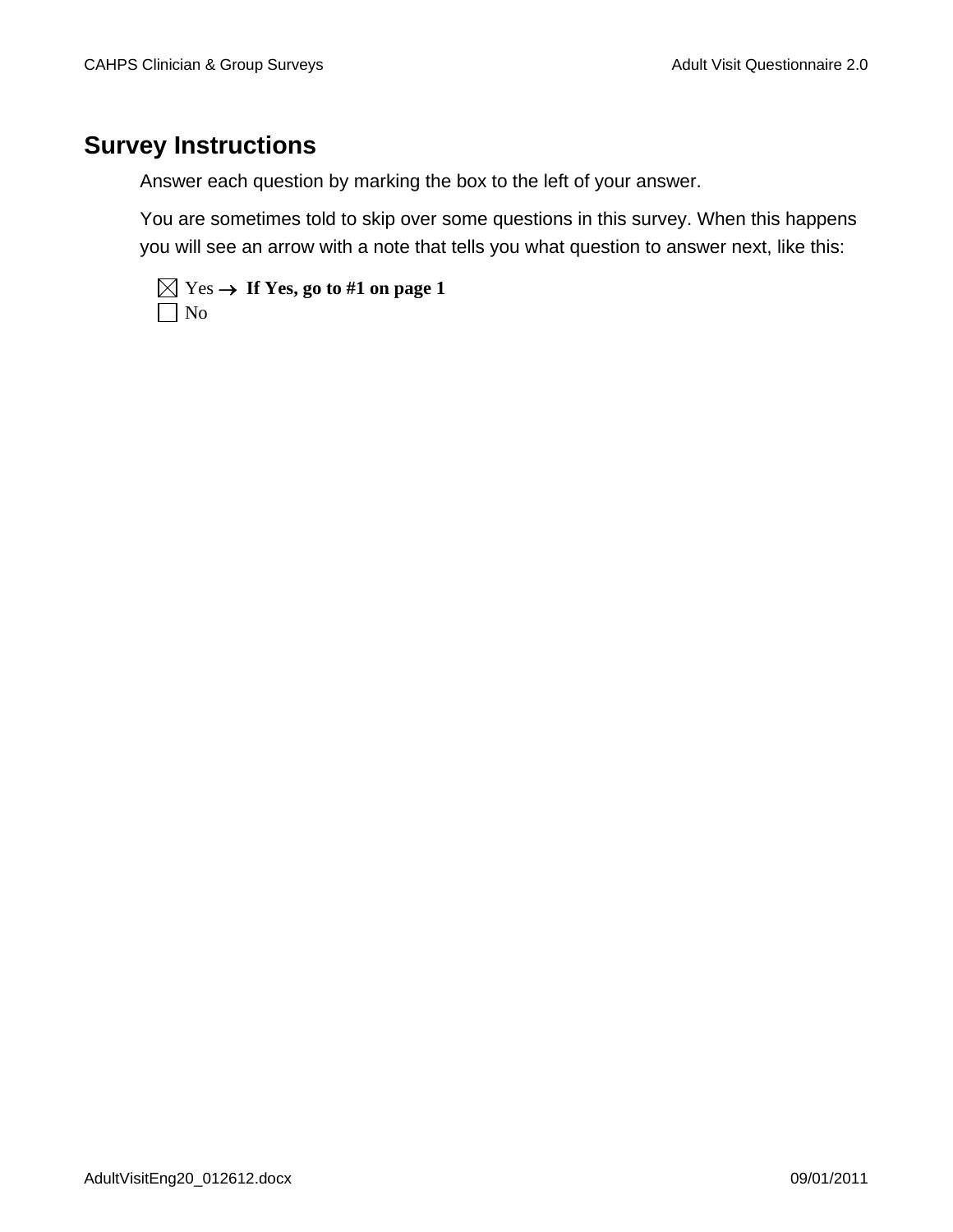### **Your Provider**

**1.** Our records show that you got care from the provider named below.

Name of provider label goes here

Is that right?

 $\Box$  Yes  $^{2}$  No  $\rightarrow$  If No, go to #29 on page 5

The questions in this survey will refer to the provider named in Question 1 as "this provider." Please think of that person as you answer the survey.

- **2.** Is this the provider you usually see if you need a check-up, want advice about a health problem, or get sick or hurt?
	- <sup>1</sup> Yes  $\exists$  No
- **3.** How long have you been going to this provider?
	- <sup>1</sup> $\Box$  Less than 6 months
	- <sup>2</sup> At least 6 months but less than 1 year
	- $\sqrt[3]{ }$  At least 1 year but less than 3 years
	- $\frac{4}{1}$  At least 3 years but less than 5 years
	- $\sqrt[5]{\hspace{1cm}}$  5 years or more

## **Your Care From This Provider in the Last 12 Months**

These questions ask about **your own** health care. Do **not** include care you got when you stayed overnight in a hospital. Do **not** include the times you went for dental care visits.

**4.** In the last 12 months, how many times did you visit this provider to get care for yourself?



- 3 4 5 to 9 10 or more times
- **5.** In the last 12 months, did you phone this provider's office to get an appointment for an illness, injury, or condition that **needed care right away**?

<sup>1</sup> 
$$
\square
$$
 Yes  
<sup>2</sup>  $\square$  No  $\rightarrow$  If No, go to #7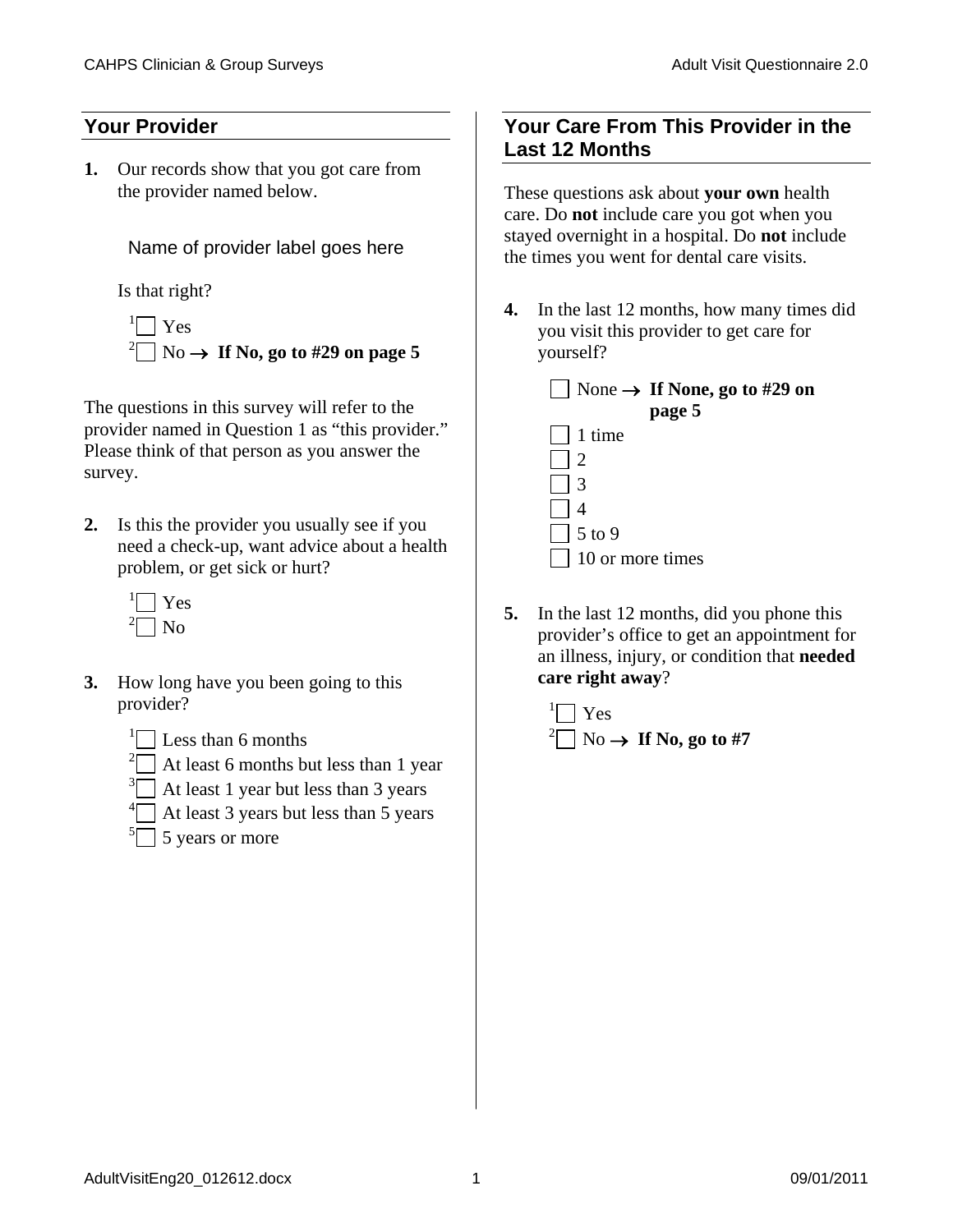**6.** In the last 12 months, when you phoned this provider's office to get an appointment for **care you needed right away**, how often did you get an appointment as soon as you needed?



**7.** In the last 12 months, did you make any appointments for a **check-up or routine care** with this provider?

<sup>1</sup> 
$$
\square
$$
 Yes  
<sup>2</sup>  $\square$  No  $\rightarrow$  If No, go to #9

- **8.** In the last 12 months, when you made an appointment for a **check-up or routine care** with this provider, how often did you get an appointment as soon as you needed?
	- $\sqrt[1]{\bigcap}$  Never  $2\Box$  Sometimes  $\sqrt[3]{ }$  Usually  $\left\vert \bigcap \right.$  Always
- **9.** In the last 12 months, did you phone this provider's office with a medical question during regular office hours?



**10.** In the last 12 months, when you phoned this provider's office during regular office hours, how often did you get an answer to your medical question that same day?



**11.** In the last 12 months, did you phone this provider's office with a medical question **after** regular office hours?



**12.** In the last 12 months, when you phoned this provider's office **after** regular office hours, how often did you get an answer to your medical question as soon as you needed?



- **13.** Wait time includes time spent in the waiting room and exam room. In the last 12 months, how often did you see this provider **within 15 minutes** of your appointment time?
	- $\Box$  Never  $^{2}$  Sometimes  $\sqrt[3]{ }$  Usually  $\left\vert \bigcap \right.$  Always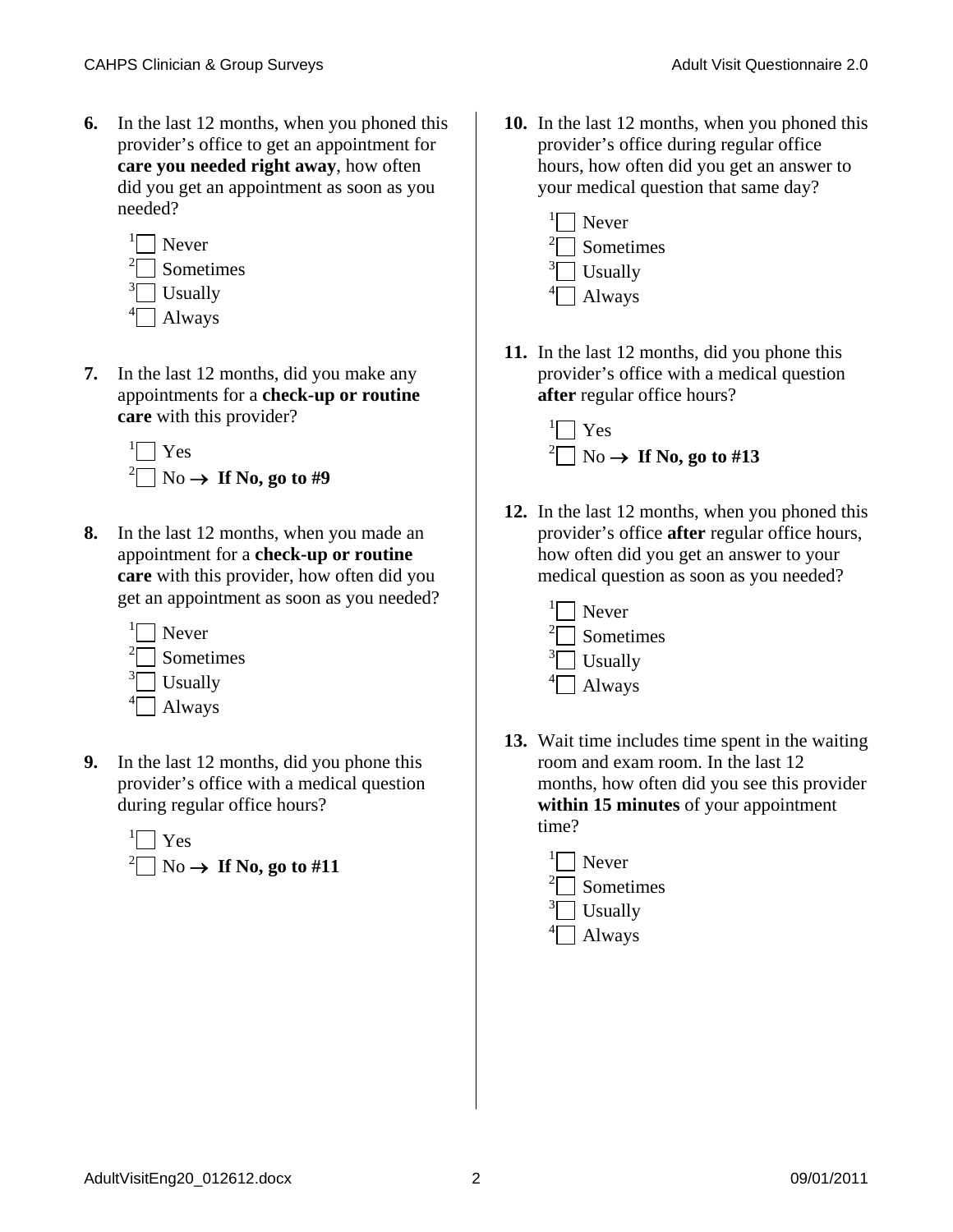## **Your Care From This Provider During Your Most Recent Visit**

These questions ask about your most recent visit with this provider. Please answer only for your own health care.

**14.** How long has it been since your most recent visit with this provider?

- $2 \Box$  At least 1 month but less than 3 months
- $3\Box$  At least 3 months but less than 6 months
- $\left\lfloor \int_{0}^{4} \right\rfloor$  At least 6 months but less than 12 months
- $\sqrt[5]{\hspace{1cm}}$  12 months or more
- **15.** Wait time includes time spent in the waiting room and exam room. During your most recent visit, did you see this provider **within 15 minutes** of your appointment time?

<sup>1</sup> Yes  $\exists$  No

- **16.** During your most recent visit, did this provider explain things in a way that was easy to understand?
	- $\vert$  Yes, definitely  $\sqrt[2]{ }$  Yes, somewhat  $\exists$  No
- **17.** During your most recent visit, did this provider listen carefully to you?



**18.** During your most recent visit, did you talk with this provider about any health questions or concerns?

<sup>1</sup> Yes  $^{2}$  No  $\rightarrow$  If No, go to #20

- **19.** During your most recent visit, did this provider give you easy to understand information about these health questions or concerns?
	- $\sqrt[1]{\ }$  Yes, definitely  $\sqrt[2]{ }$  Yes, somewhat  $\exists$  No
- **20.** During your most recent visit, did this provider seem to know the important information about your medical history?
	- $\mathbf{Y}$  Yes, definitely  $\sqrt[2]{ }$  Yes, somewhat  $\sqrt[3]{\bigcap}$  No
- **21.** During your most recent visit, did this provider show respect for what you had to say?
	- $\mathbf{Y}$  Yes, definitely  $\sqrt[2]{ }$  Yes, somewhat  $\sqrt[3]{\bigcap}$  No
- **22.** During your most recent visit, did this provider spend enough time with you?

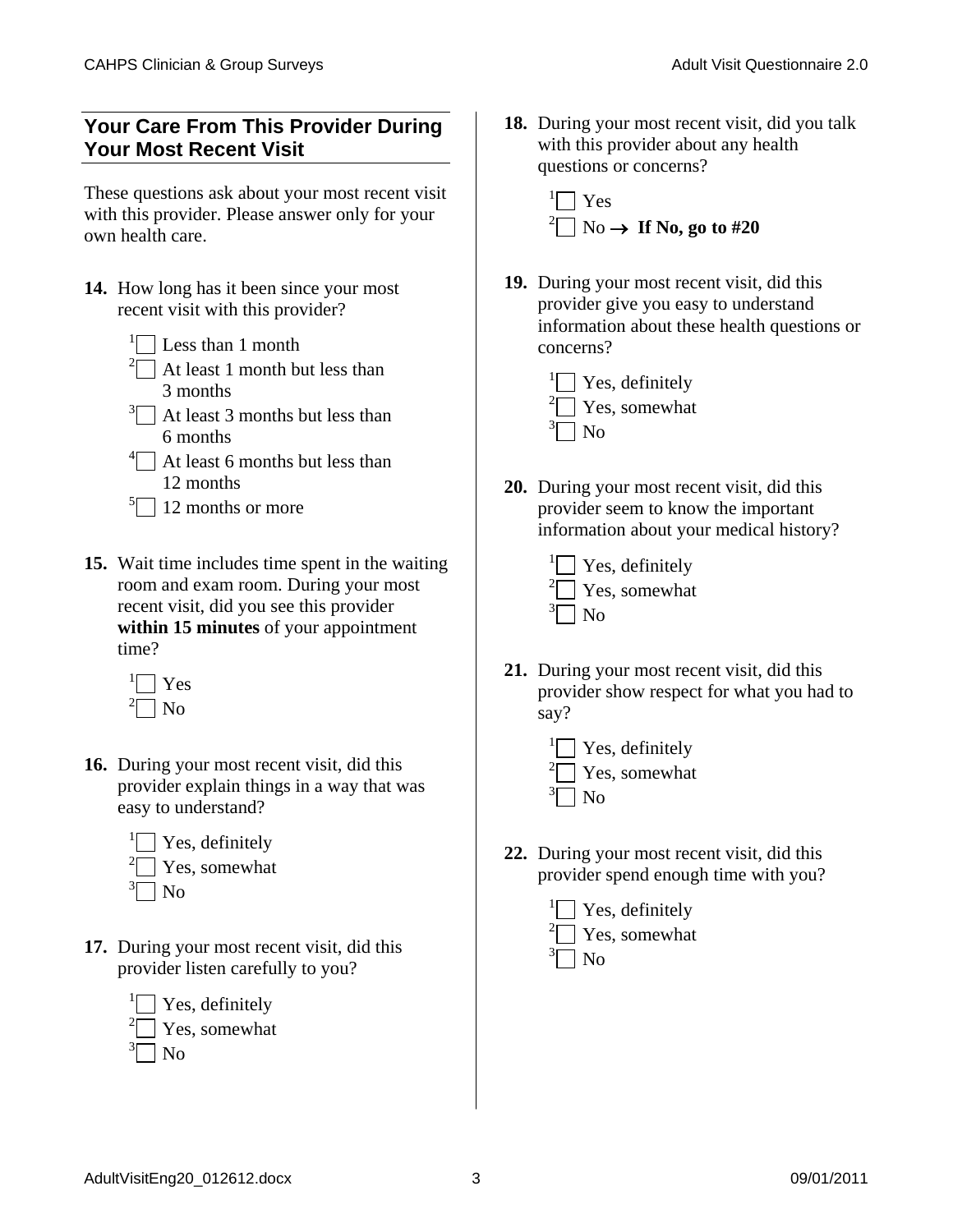**23.** During your most recent visit, did this provider order a blood test, x-ray, or other test for you?

<sup>1</sup> 
$$
\square
$$
 Yes  
<sup>2</sup>  $\square$  No  $\rightarrow$  If No, go to #25

**24.** Did someone from this provider's office follow up to give you those results?



**25.** Using any number from 0 to 10, where 0 is the worst provider possible and 10 is the best provider possible, what number would you use to rate this provider?



- 10 Best provider possible
- **26.** Would you recommend this provider's office to your family and friends?



## **Clerks and Receptionists at This Provider's Office**

**27.** During your most recent visit, were clerks and receptionists at this provider's office as helpful as you thought they should be?



**28.** During your most recent visit, did clerks and receptionists at this provider's office treat you with courtesy and respect?

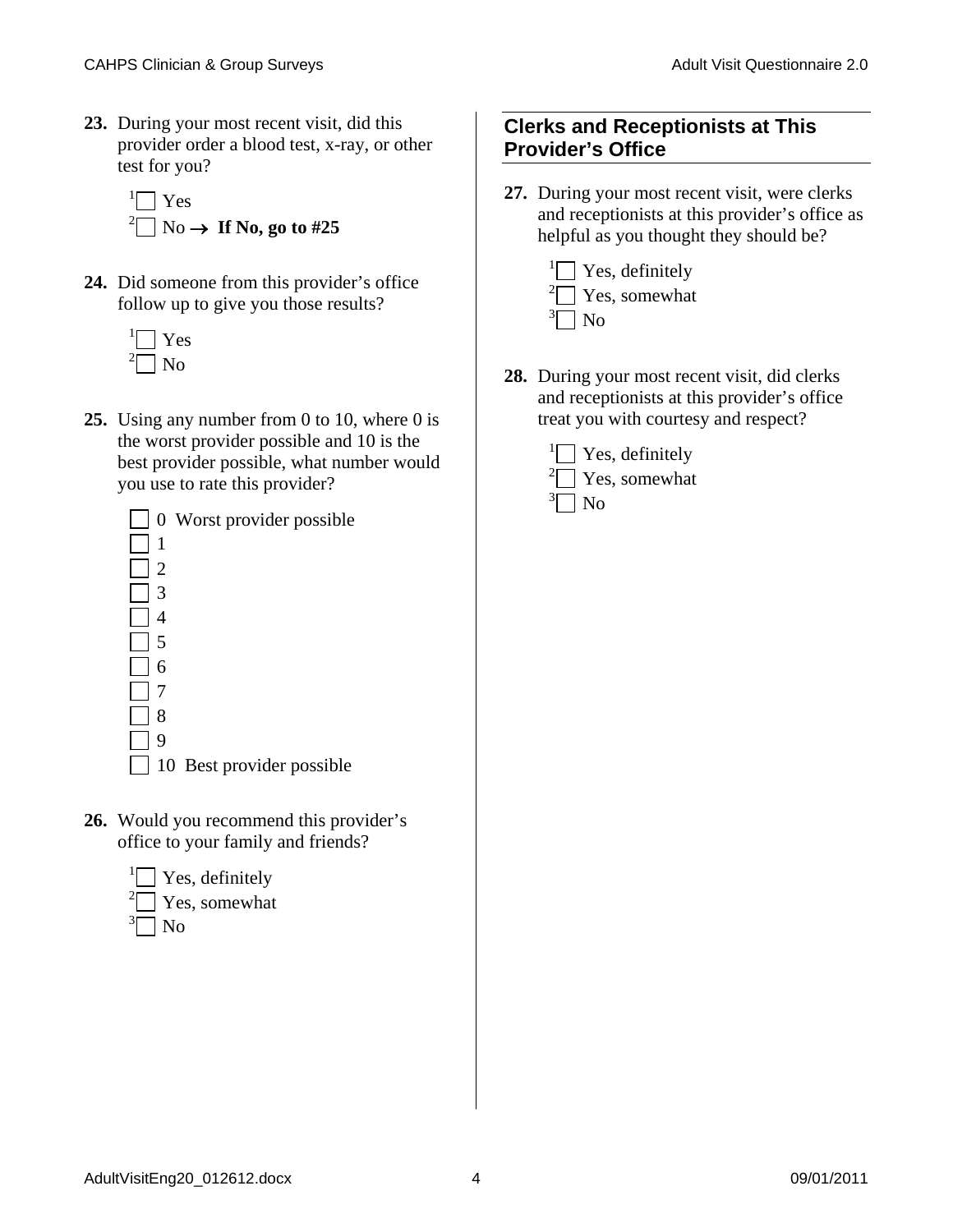#### **About You**

- **29.** In general, how would you rate your overall health?
	- $\Box$  Excellent
	- $2^2$  Very good
	- $\sqrt[3]{\hspace{1cm}}$  Good
	- $\triangleq$  Fair
	- <sup>5</sup> Poor
- **30.** In general, how would you rate your overall **mental or emotional** health?
	- <sup>1</sup> Excellent
	- $\sqrt[2]{ }$  Very good
	- $\Box$  Good
	- $\exists$  Fair
	- <sup>5</sup> Poor
- **31.** What is your age?
	- $\Box$  18 to 24
	- $\sqrt[2]$  25 to 34
	- $\sqrt[3]{}$  35 to 44
	- $\overline{4}$  45 to 54
	- $\sqrt[5]{}$  55 to 64
	- $\degree$  65 to 74
	- $\sqrt{75}$  or older
- **32.** Are you male or female?
	- <sup>1</sup> Male <sup>2</sup> Female
- **33.** What is the highest grade or level of school that you have completed?
	- $\sqrt[1]{\hspace{1cm}}$  8th grade or less  $\sqrt[2]{ }$  Some high school, but did not graduate
	- $\sqrt[3]{ }$  High school graduate or GED
	- $\sim$  Some college or 2-year degree
	- $\sqrt[5]{\hspace{1cm}}$  4-year college graduate
	- $\boxed{\phantom{0}^6}$  More than 4-year college degree
- **34.** Are you of Hispanic or Latino origin or descent?
	- $\sqrt[1]{ }$  Yes, Hispanic or Latino  $2^2$  No, not Hispanic or Latino
- **35.** What is your race? Mark one or more.
	- <sup>1</sup> White
	- <sup>2</sup> Black or African American
	- <sup>3</sup> Asian
	- $4\Box$  Native Hawaiian or Other Pacific Islander
	- $\sqrt[5]{ }$  American Indian or Alaska Native  $\lceil$  Other